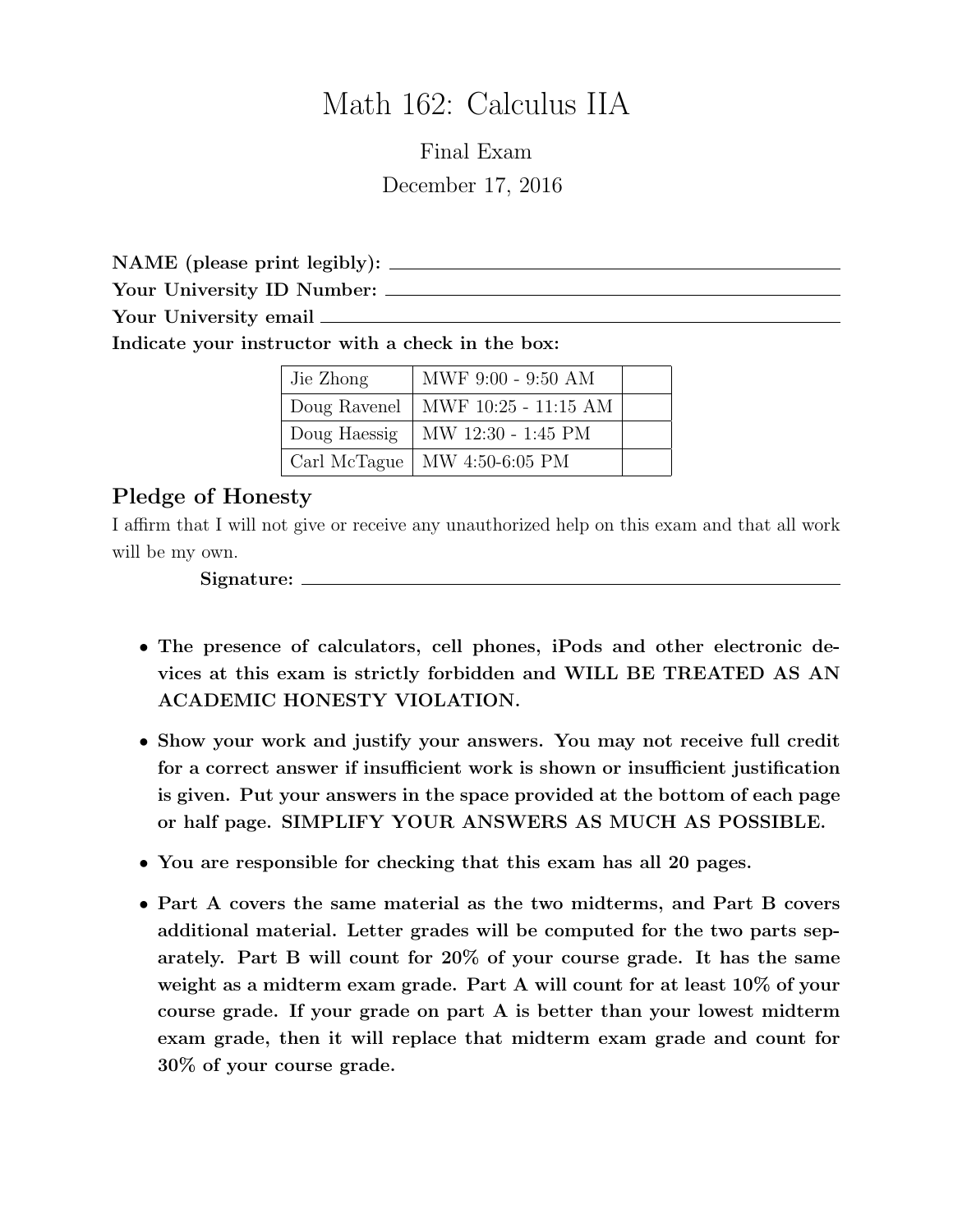| Part A         |              |              |  |  |
|----------------|--------------|--------------|--|--|
| QUESTION       | <b>VALUE</b> | <b>SCORE</b> |  |  |
| 1              | 15           |              |  |  |
| $\overline{2}$ | 20           |              |  |  |
| 3              | 10           |              |  |  |
| 4              | 20           |              |  |  |
| 5              | 15           |              |  |  |
| 6              | 20           |              |  |  |
| <b>TOTAL</b>   | 100          |              |  |  |

| Part B          |              |              |  |  |
|-----------------|--------------|--------------|--|--|
| <b>QUESTION</b> | <b>VALUE</b> | <b>SCORE</b> |  |  |
| 7               | 20           |              |  |  |
| 8               | 20           |              |  |  |
| 9               | 20           |              |  |  |
| 10              | 20           |              |  |  |
| 11              | 20           |              |  |  |
| <b>TOTAL</b>    | 100          |              |  |  |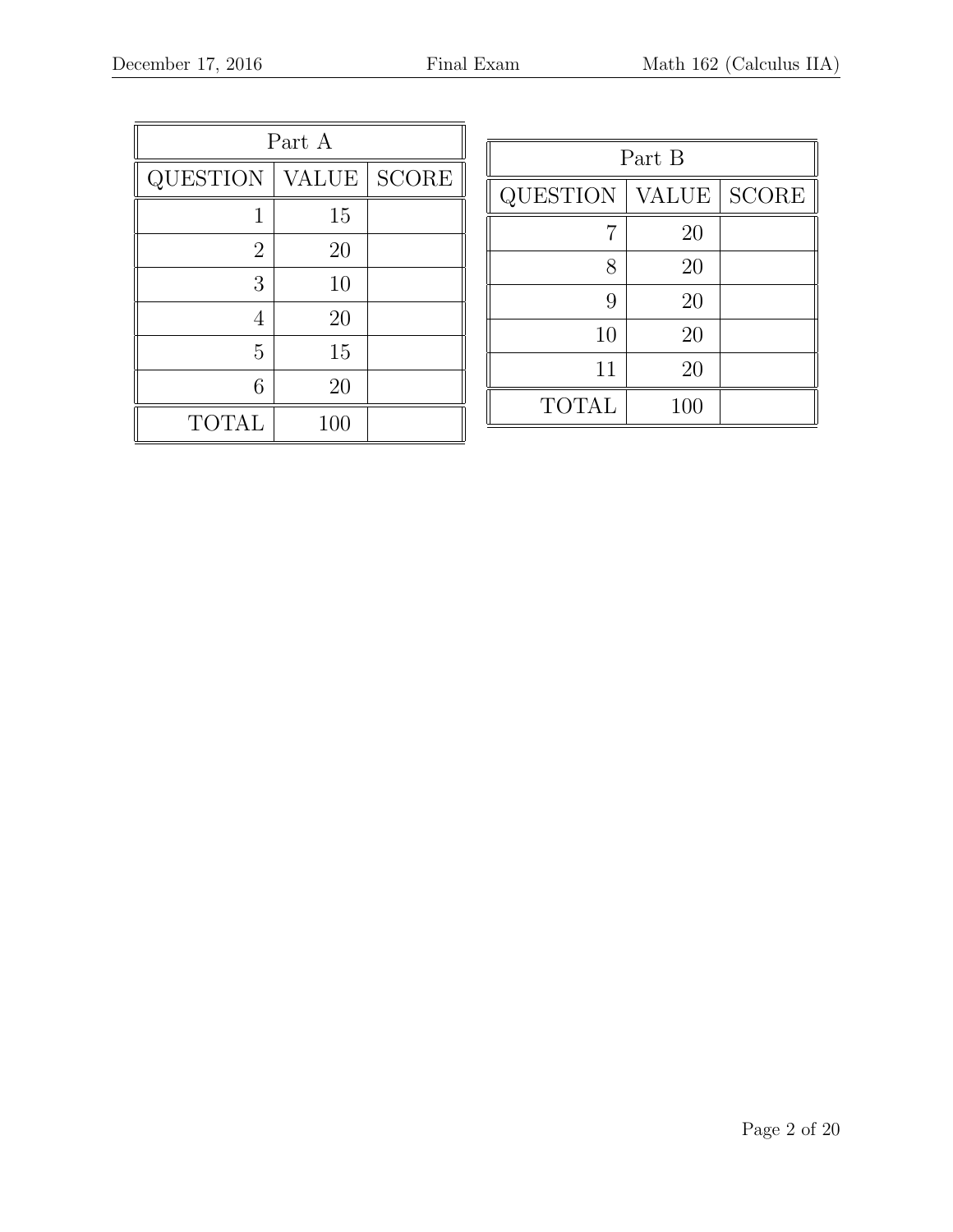# Part A

1. (15 points) Evaluate the integral

$$
\int \frac{x^3}{\sqrt{4 - x^2}} dx
$$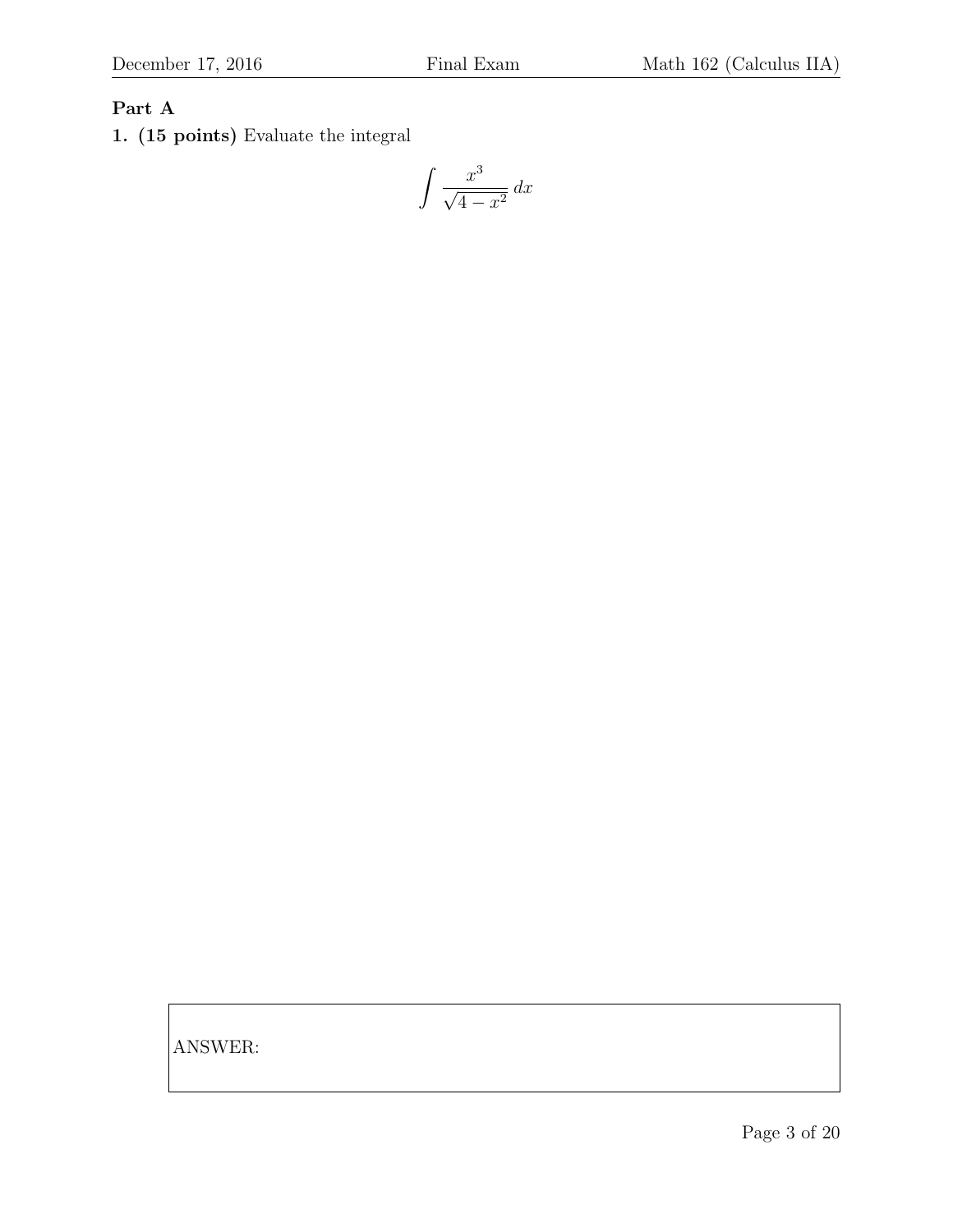(a) Compute the volume of a region bounded by the curves  $y = x^3 + 1$ ,  $y = 1$  and  $x = 1$  and rotated around the y-axis.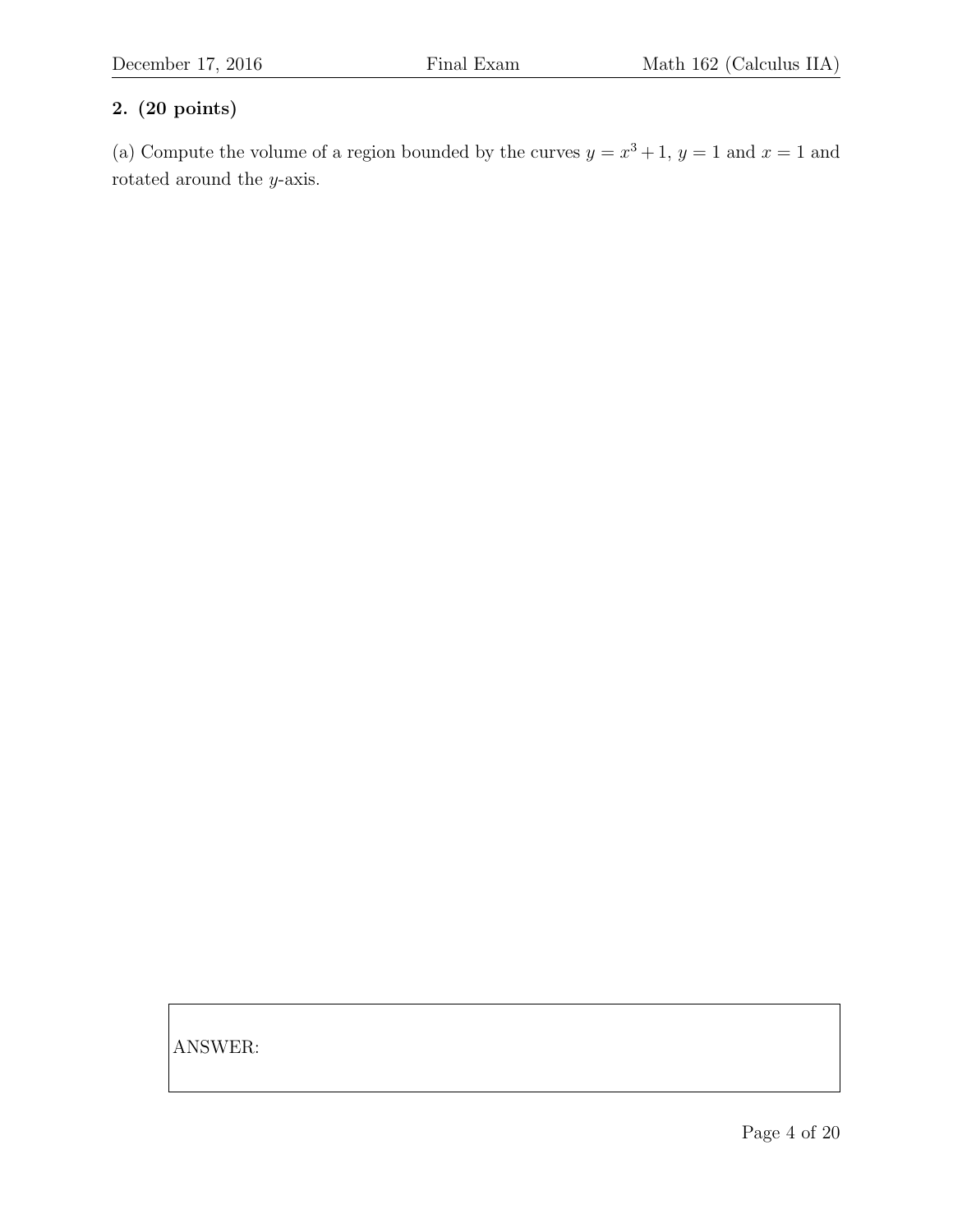(b) Set up the integral for the volume of the region bounded by  $y = x^4$ ,  $y = 0$  and  $x = 2$ and rotated around line  $x = 2$ . Use the shell method. Do not evaluate the integral.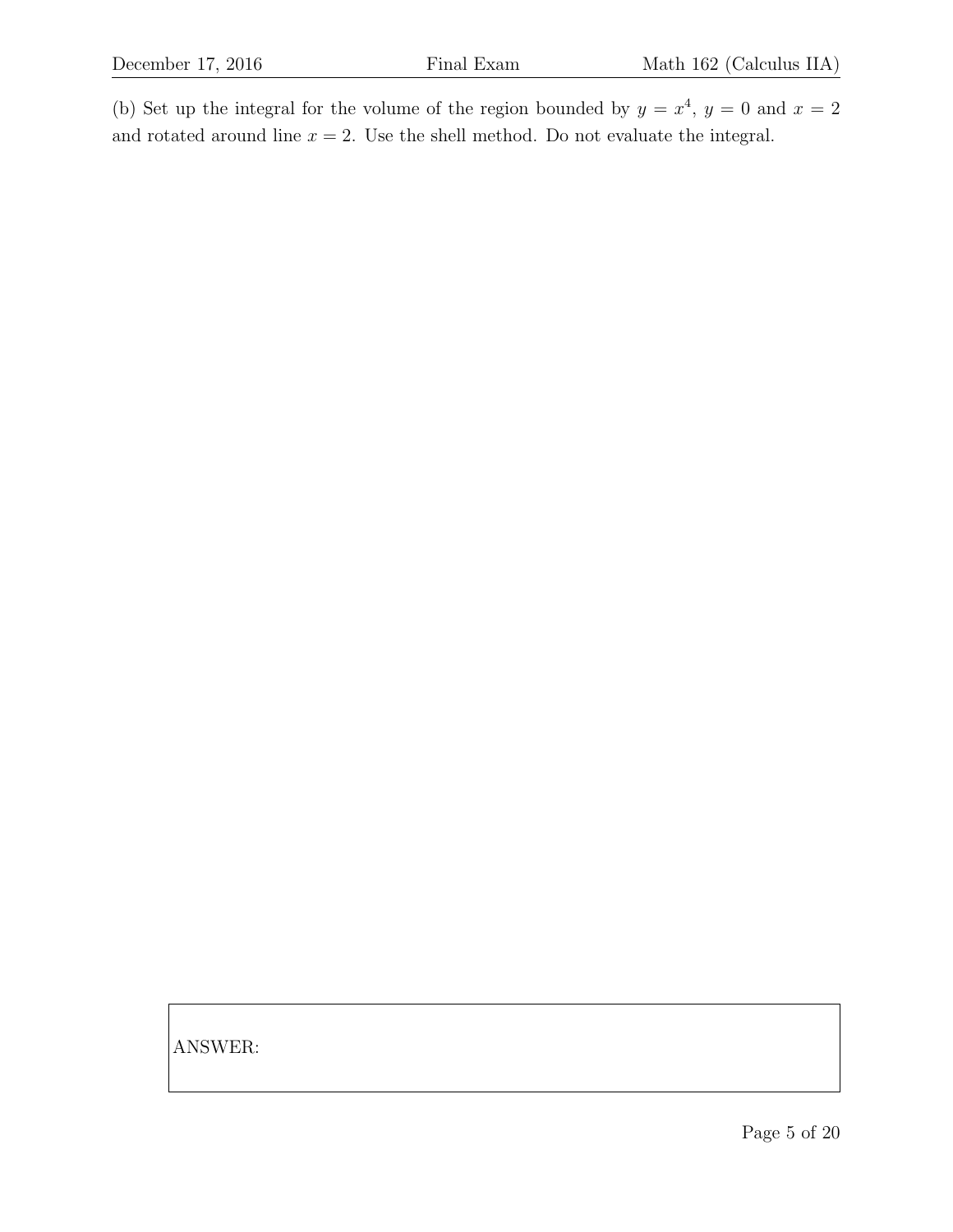Evaluate the integral

 $\int \arcsin x dx$ .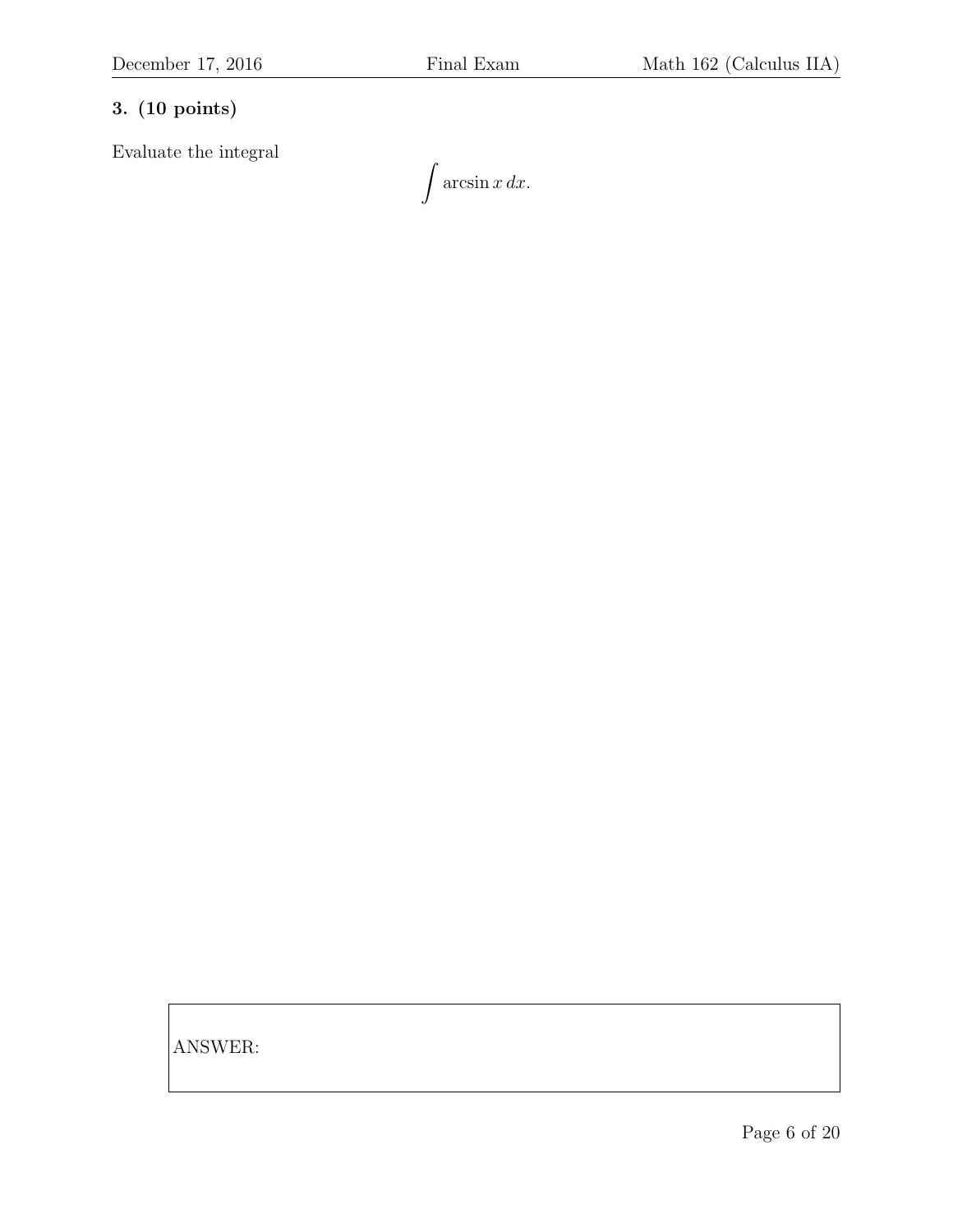(a) Find the partial fraction decomposition of

$$
\frac{x^2 + 3x}{x^2 - 1}.
$$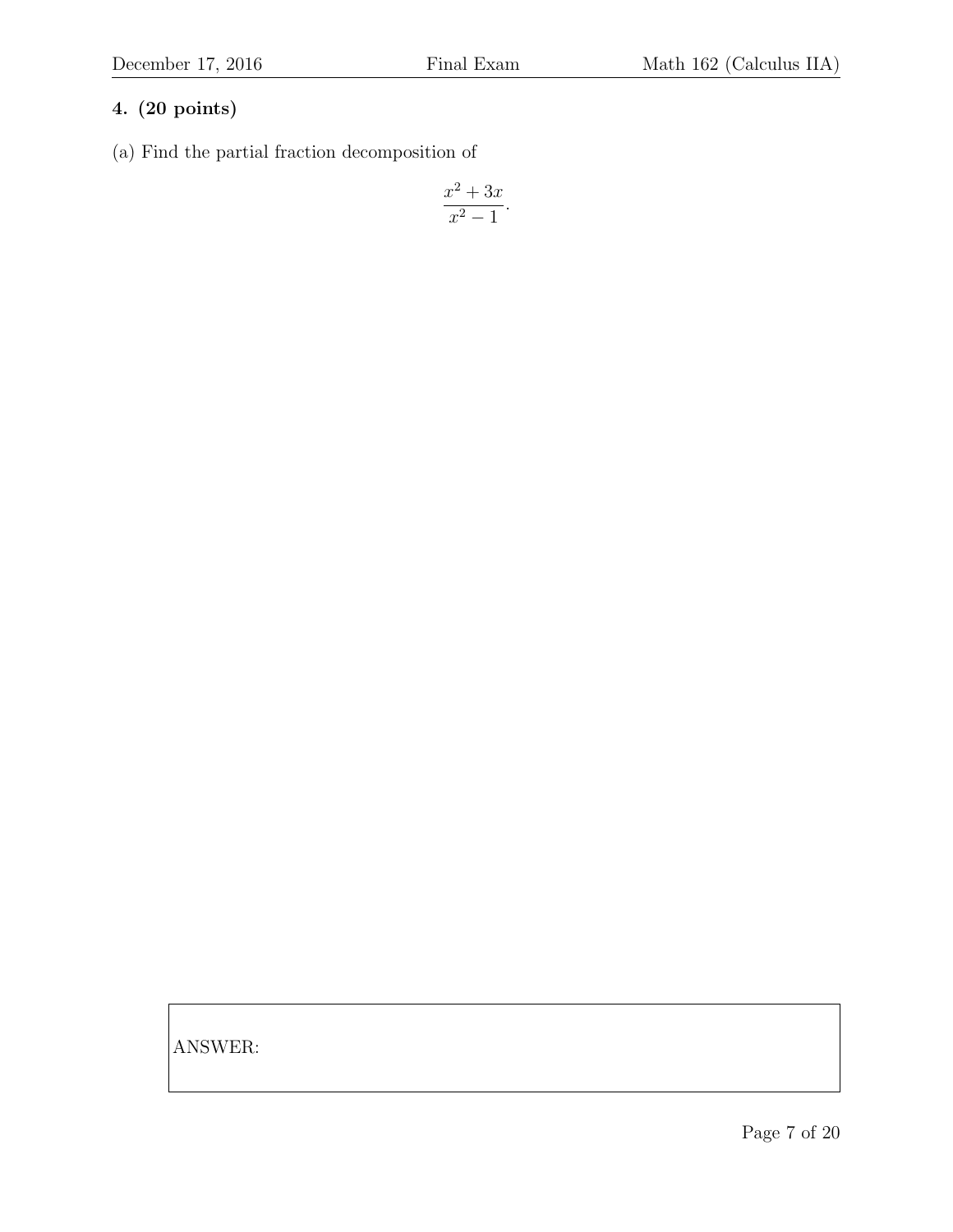(b) Write out the form of the partial fraction decomposition of the function

 $x^3-2$  $\frac{x}{(x+1)^3(x^2+1)^2(x-1)} =$ 

Do not determine the numerical values of the coefficients.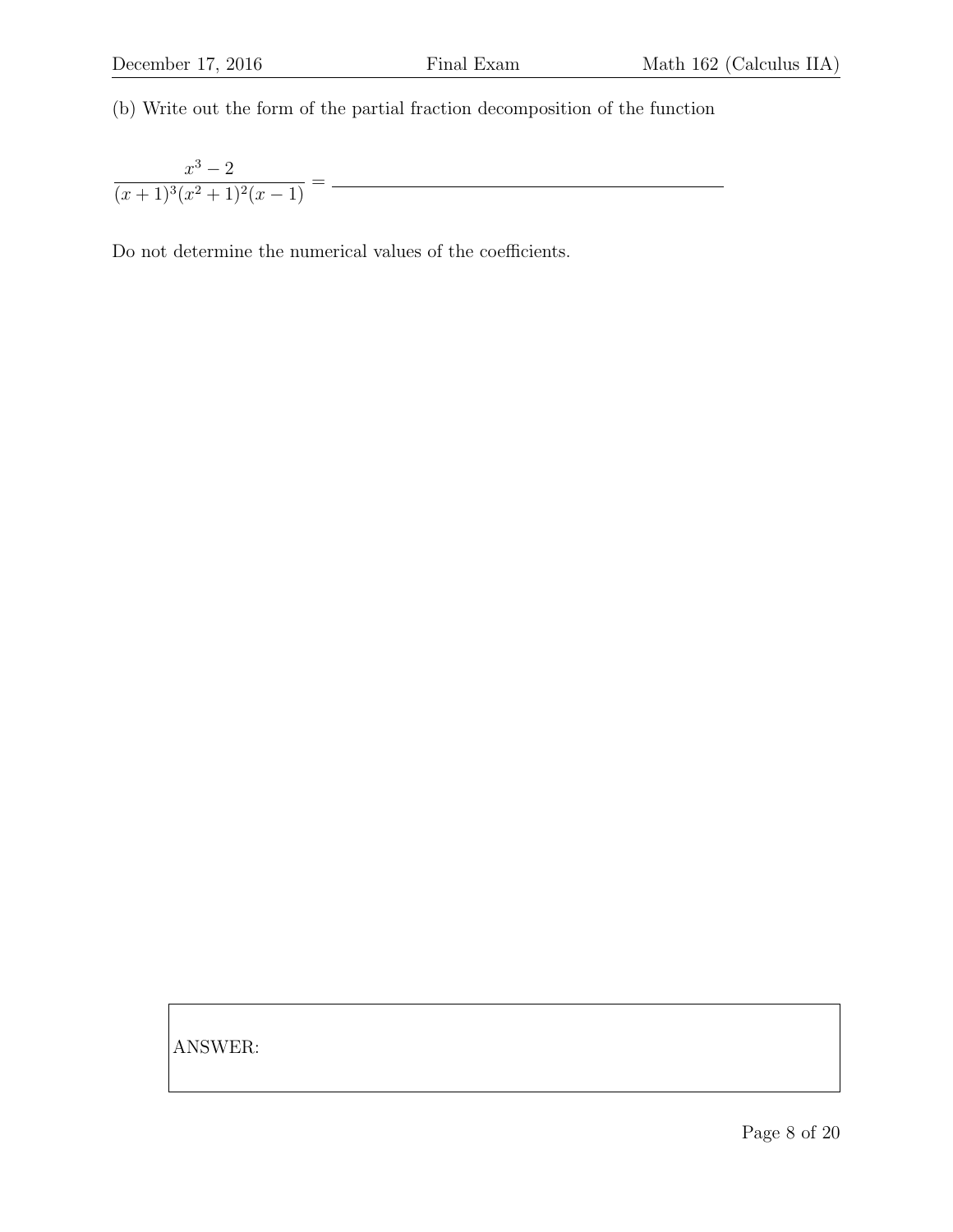(c) Let

$$
f(x) = \frac{1}{x-1} + \frac{2x+3}{x^2+1}.
$$

Evaluate

$$
\int f(x)dx.
$$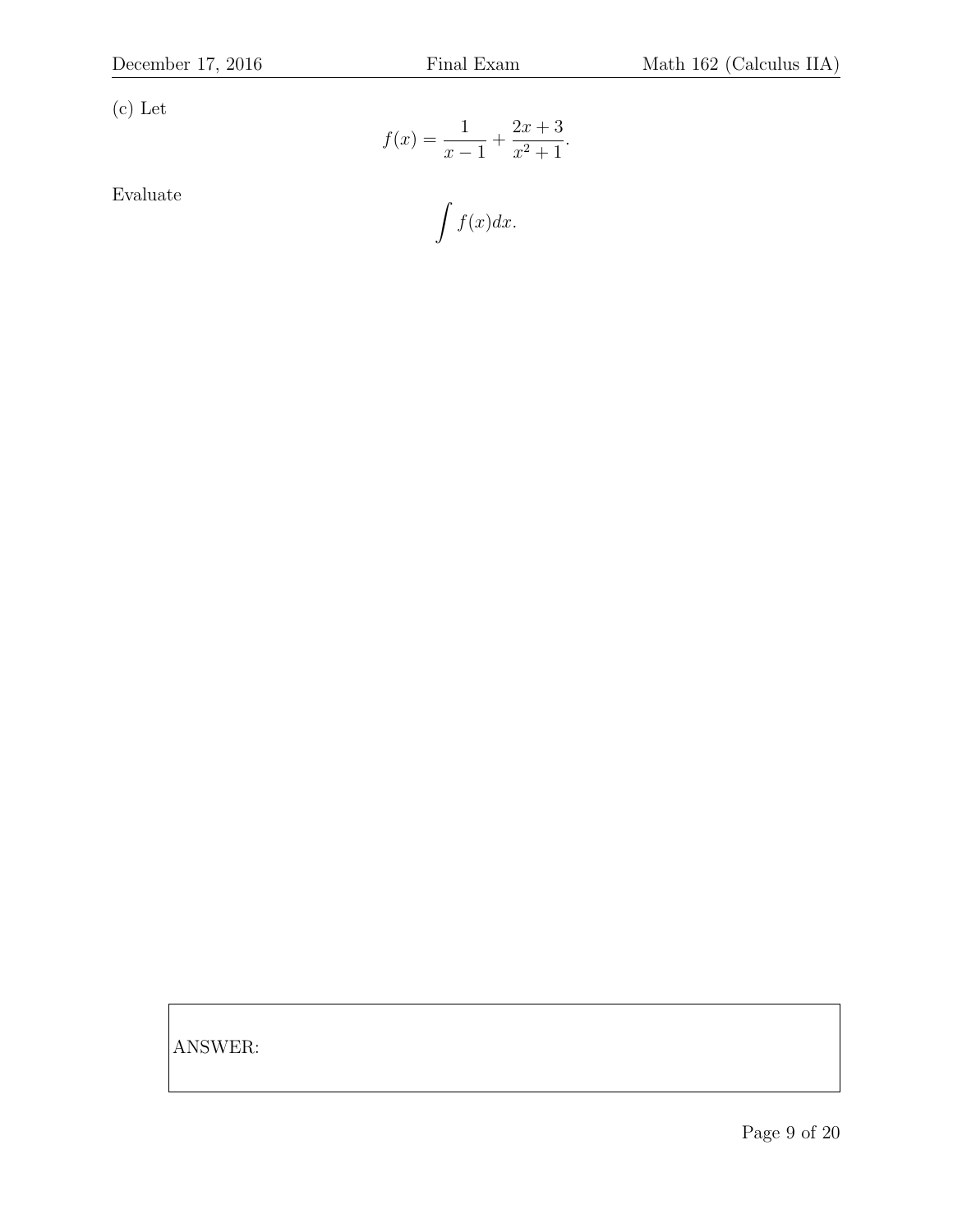# 5. (15 points)

The cardioid is the curve defined in polar coordinates by  $r = 1 + \cos \theta$ . Find the area of the region bounded above by the cardioid and below by the x-axis.

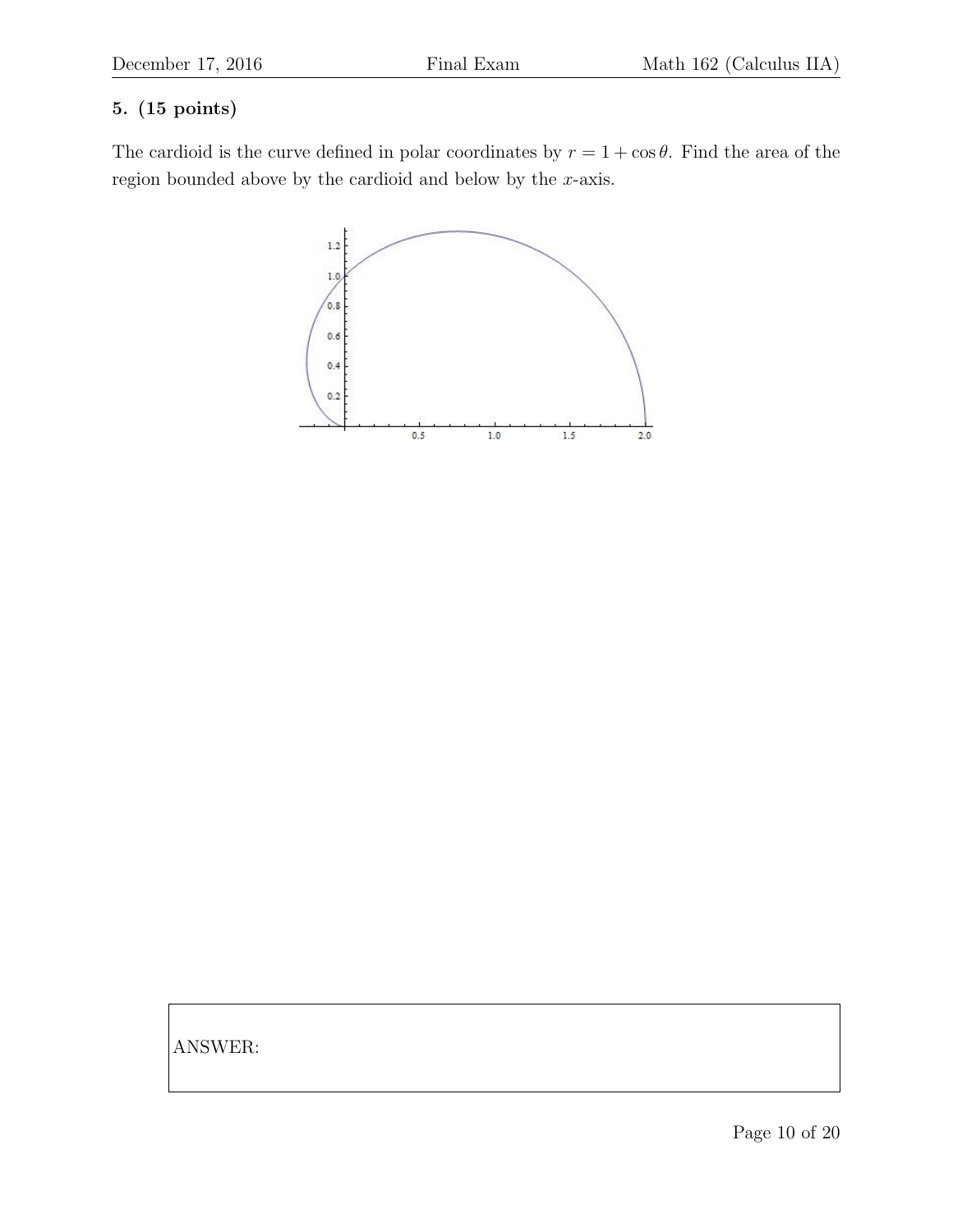Find the arc length of the parametric curve  $x(t) = e^t \cos t$ ,  $y(t) = e^t \sin t$  connecting the point  $(1,0)$  to the point  $(e^{2\pi},0)$ .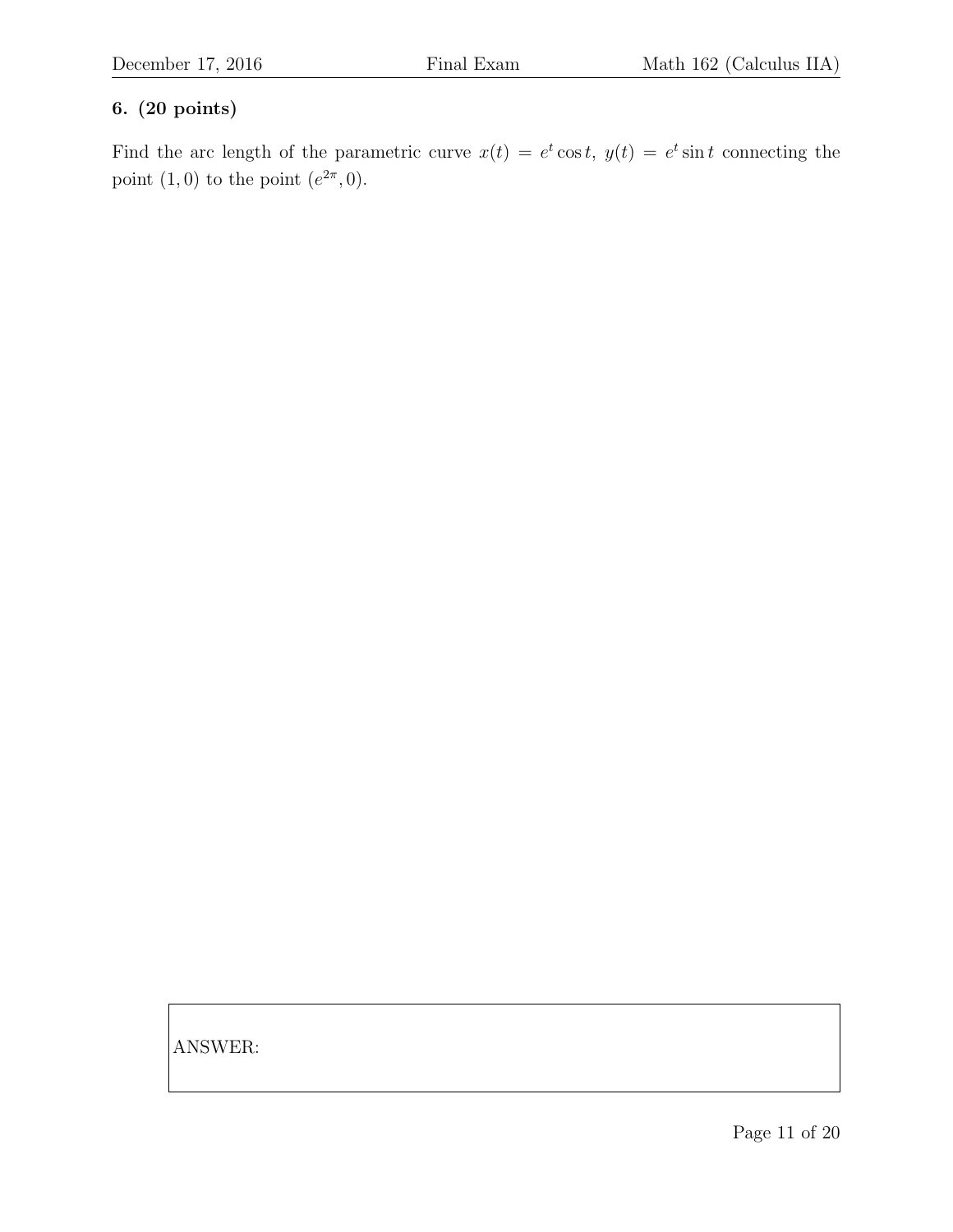# Part B

## 7. (20 points)

(a) Find a power series representation centered at 1 as well as the radius and interval of convergence for the function

$$
f(x) = \frac{x-1}{x+2}.
$$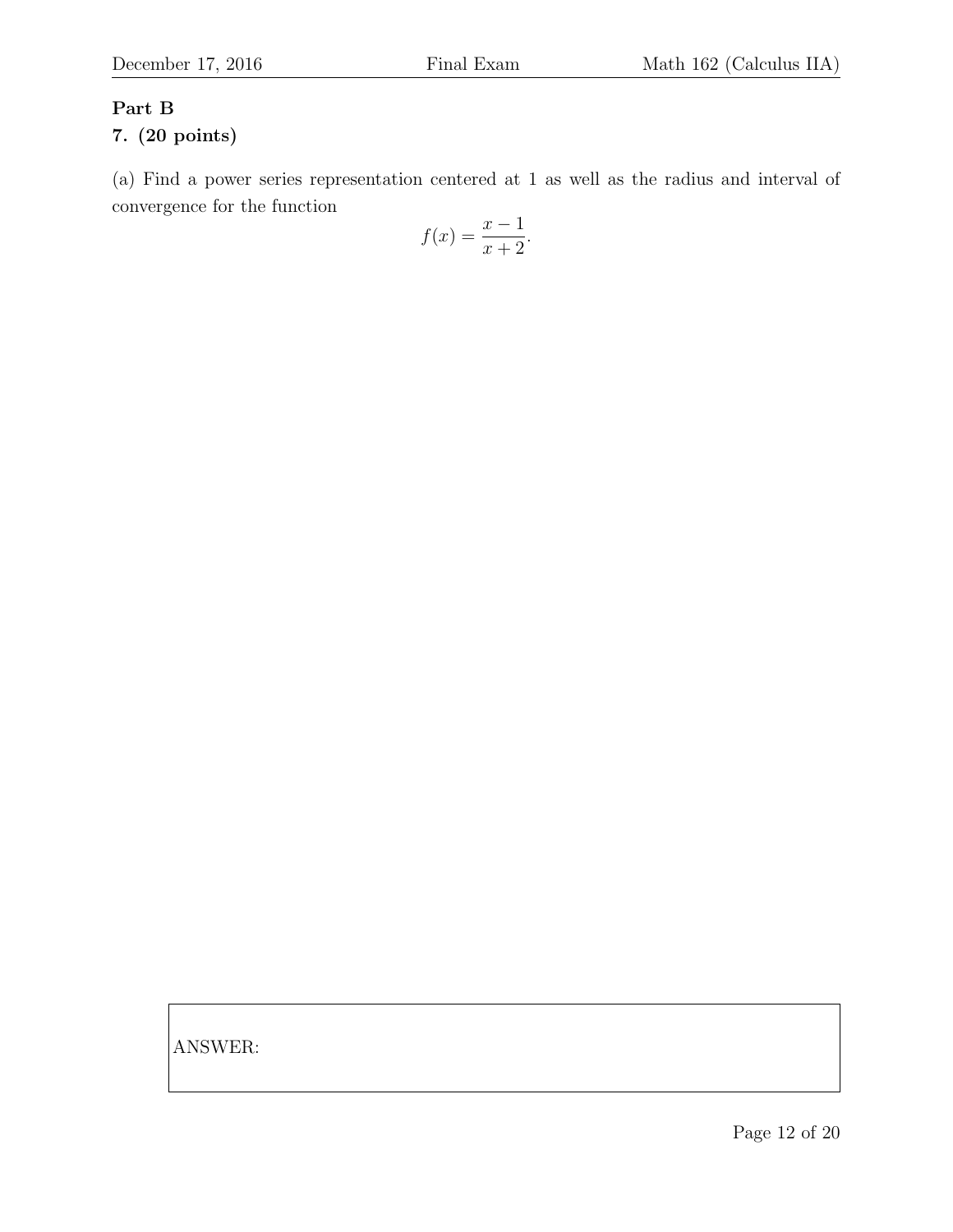(b) Write the following integral as a power series in  $x-1$ . What is the radius of convergence of this power series?

$$
\int \frac{x-1}{x+2} dx
$$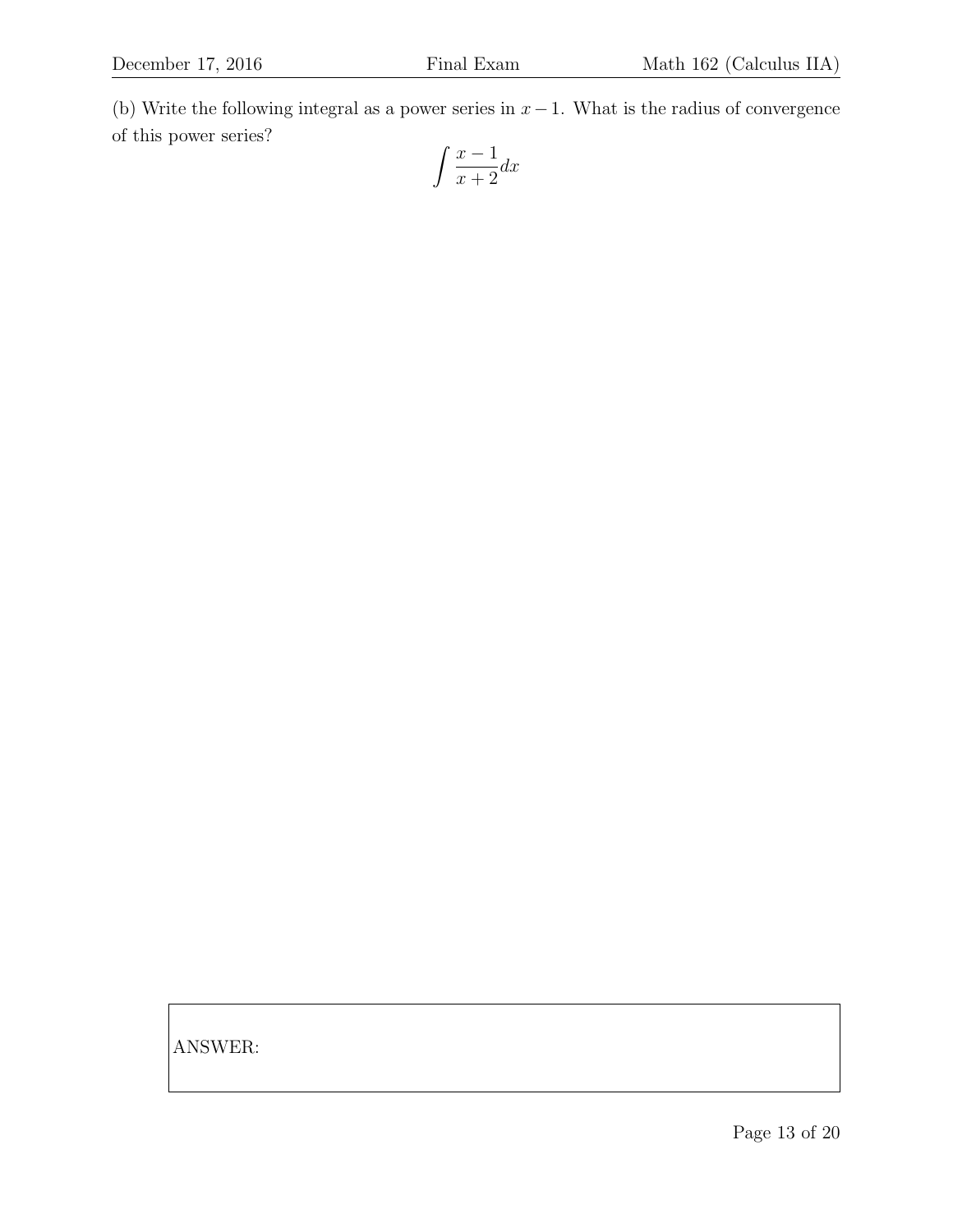Determine whether the series is absolutely convergent, conditionally convergent, or divergent.

$$
\sum_{n=2}^{\infty} \frac{(-1)^n}{\sqrt{n} \ln n}
$$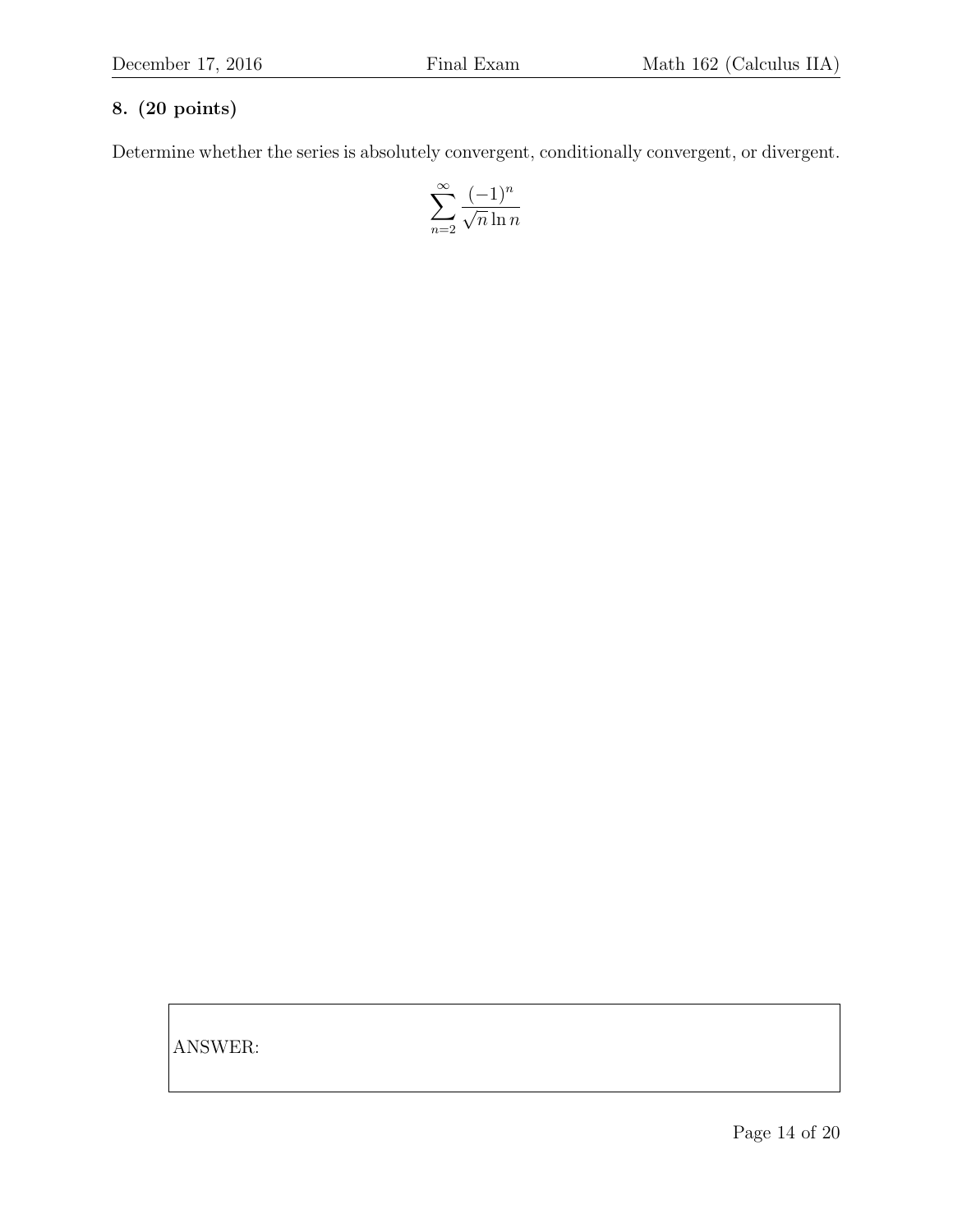Find the radius of convergence and interval of convergence of the series

$$
\sum_{n=1}^{\infty} \frac{3^n (x-2)^n}{\sqrt[3]{n}}.
$$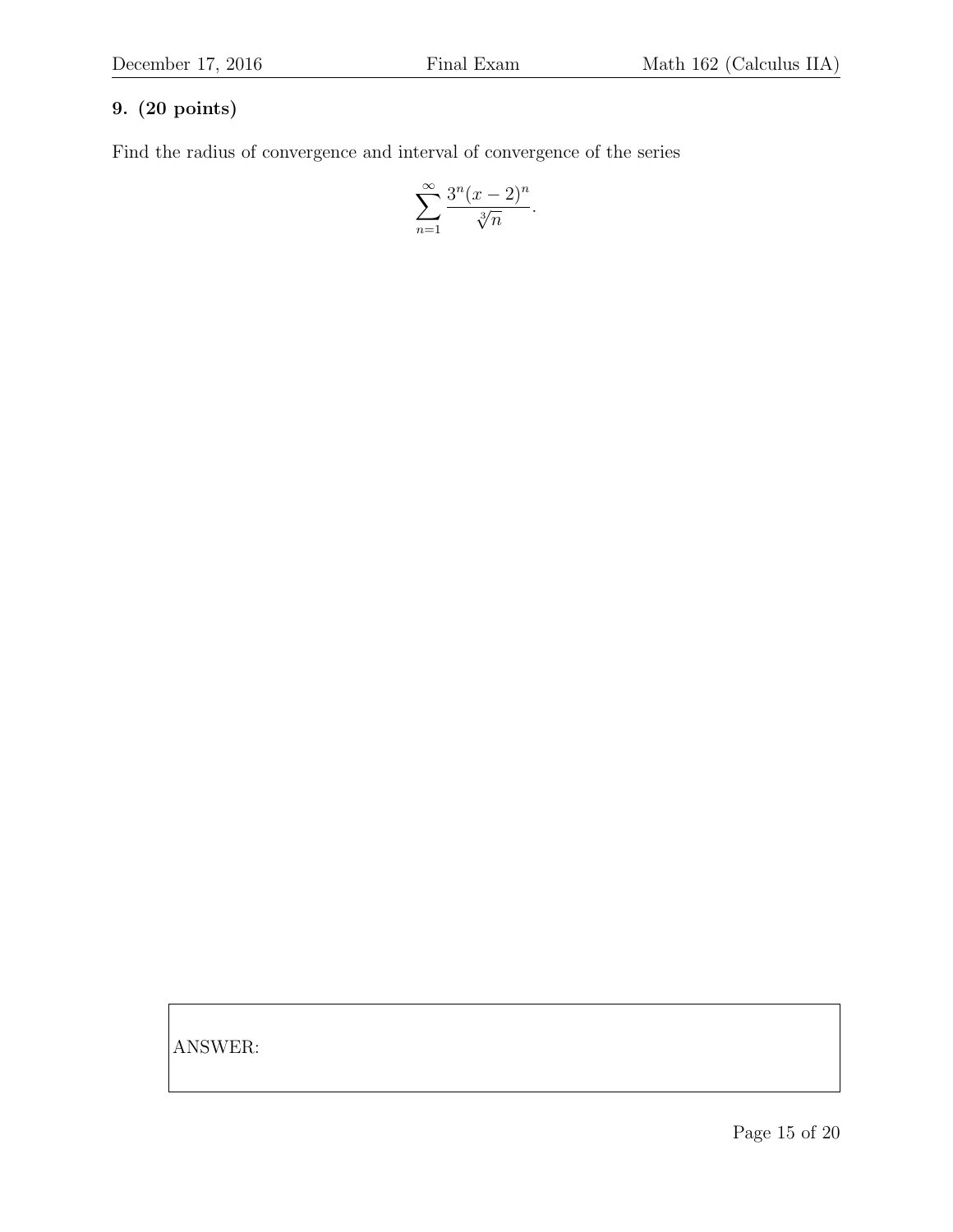# 10. (20 points) Let

$$
f(x) = \frac{x^2}{1 + 2x}.
$$

(a) Find the Taylor series of  $f(x)$  centered at  $x = 0$ .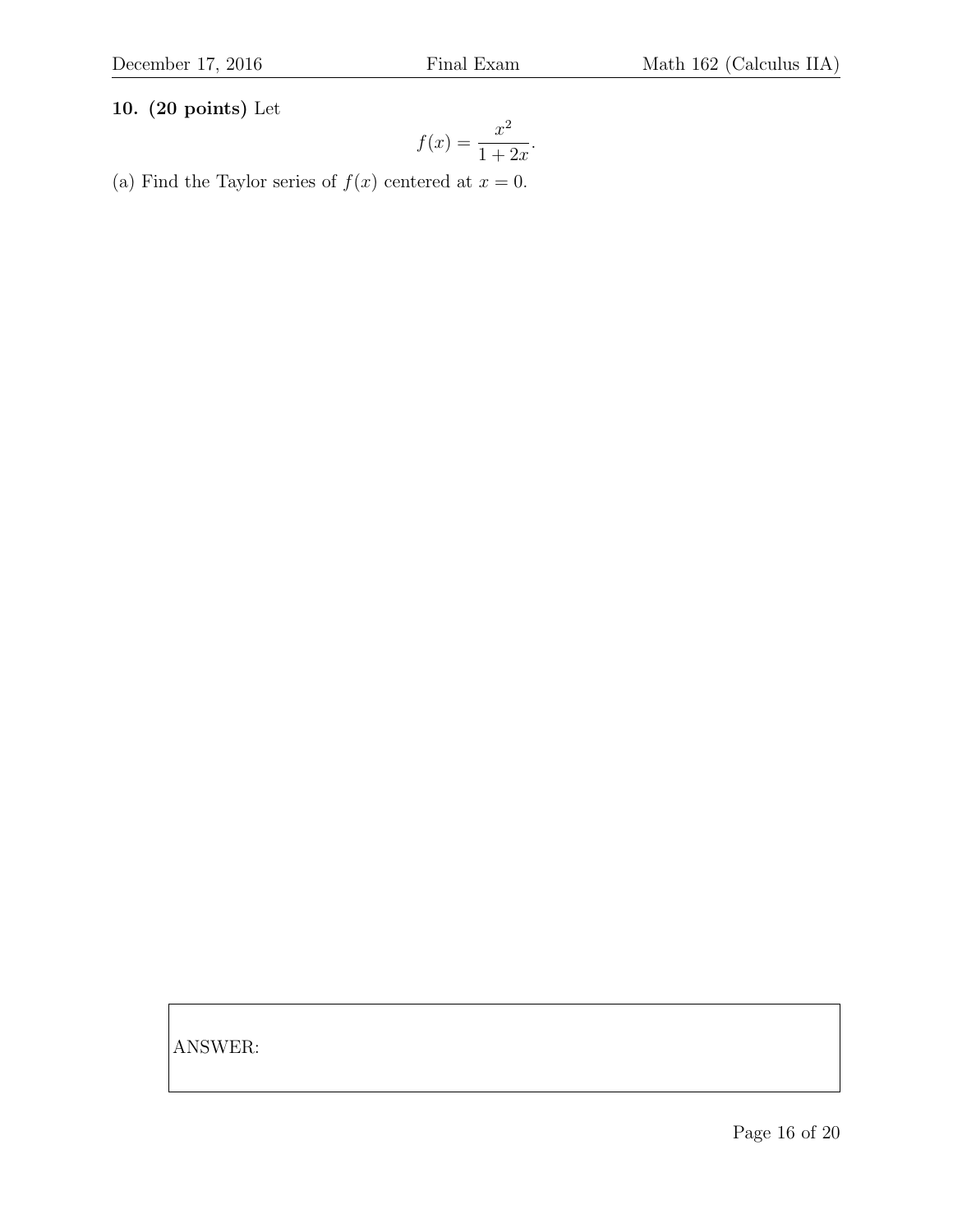(b) Find the radius of convergence.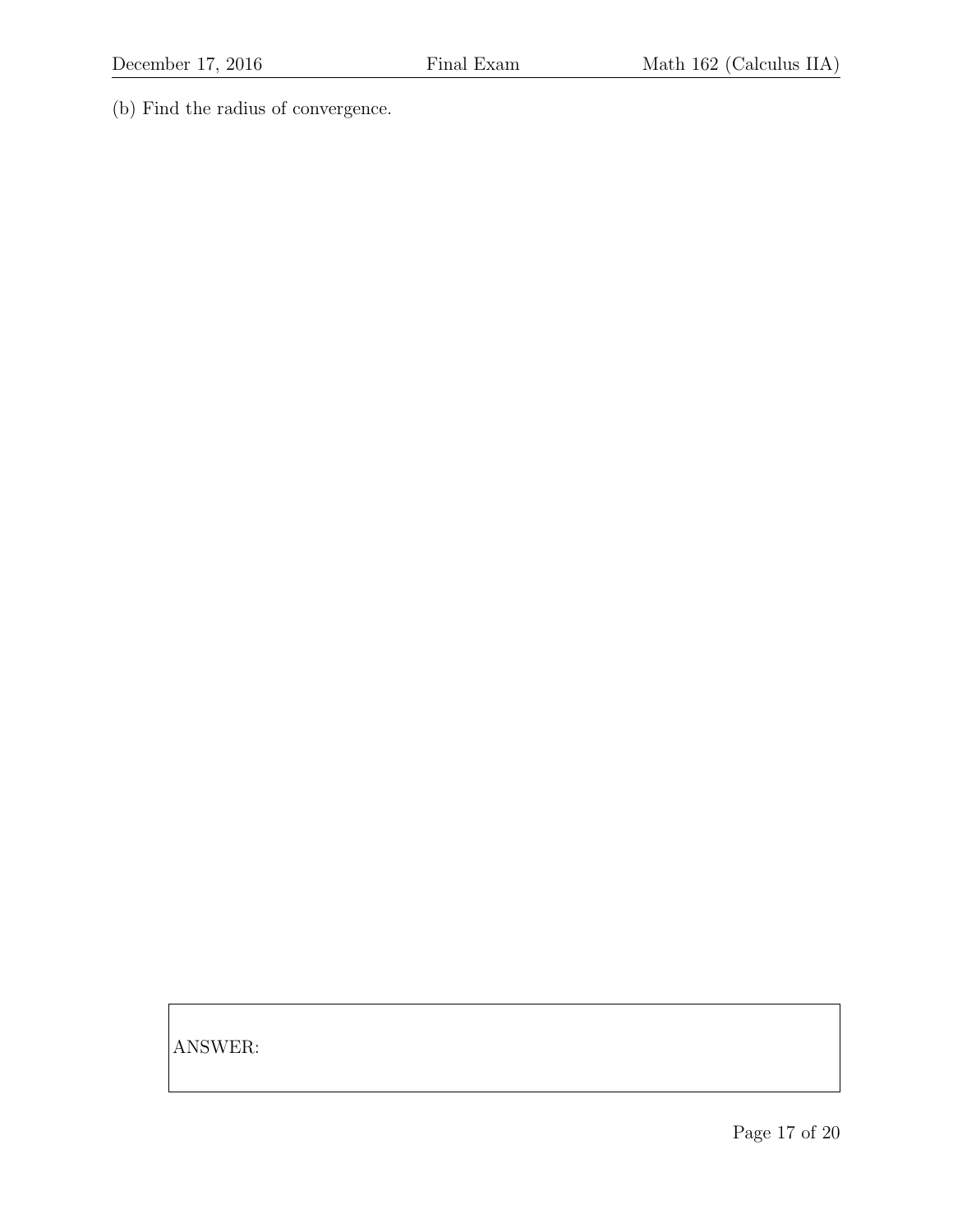(c) Compute  $f^{(100)}(0)$ .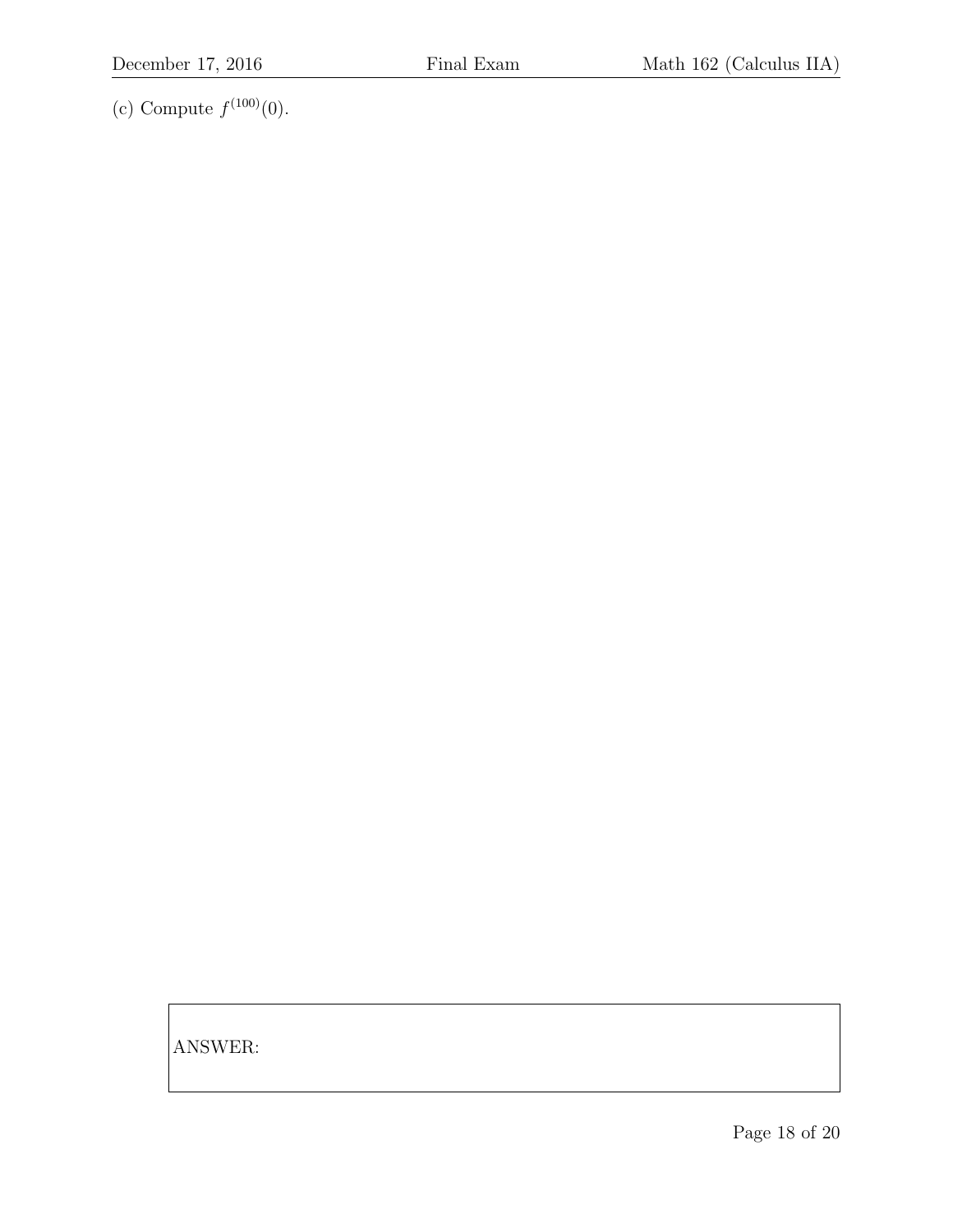(a) Determine whether the series

$$
\sum_{n=1}^{\infty} (-1)^{n+1} \frac{1}{n^5}
$$

is absolutely convergent, conditionally convergent, or divergent.